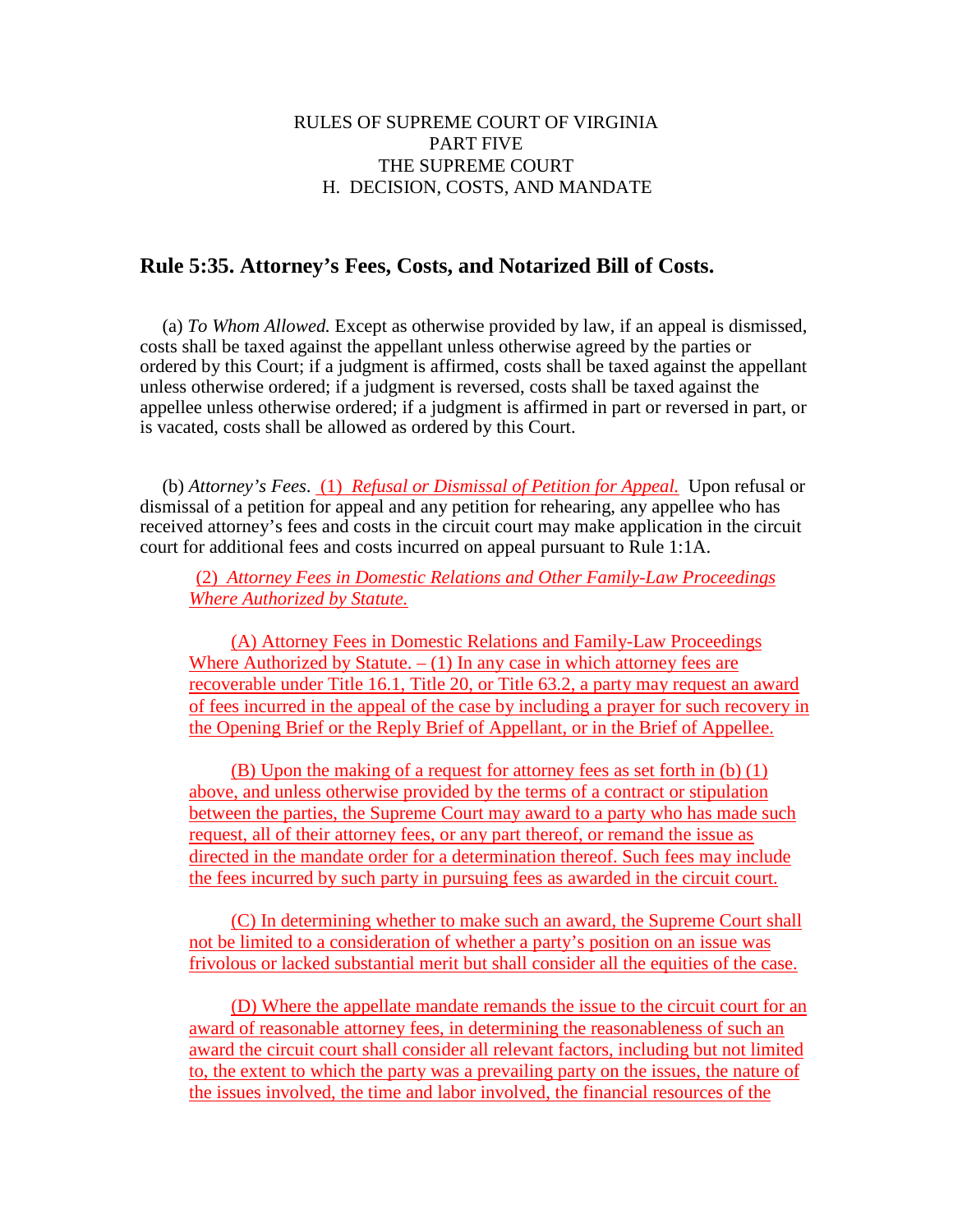parties, and the fee customarily charged in the locality for similar legal services.

(c) *Taxable Costs.* Costs, including the filing fee and costs incurred in the printing or producing of necessary copies of briefs, appendices, and petitions for rehearing, shall be taxable in this Court. Costs incurred in the preparation of transcripts may be taxable in this Court. See, [Code § 17.1-128.](http://leg1.state.va.us/cgi-bin/legp504.exe?000+cod+17.1-128)

(d) *Notarized Bill of Costs*. Counsel for a party who desires costs to be taxed shall itemize them in a notarized bill of costs, which shall be filed with the clerk of this Court within 14 days after the date of the decision in the case. Objections to the bill of costs must be filed with the clerk of this Court within 10 days after the date of filing the bill of costs.

(e) *Award.* The clerk of this Court shall prepare and certify an itemized statement of costs taxed in this Court for insertion in the mandate, but the issuance of the mandate shall not be delayed for taxation of costs. If the mandate has been issued before final determination of costs, the statement, or any amendment thereof, shall be added to the mandate on request by the clerk of this Court to the clerk of the tribunal in which the case originated.

**Last amended by Order dated October 30, 2015; effective January 1, 2016.**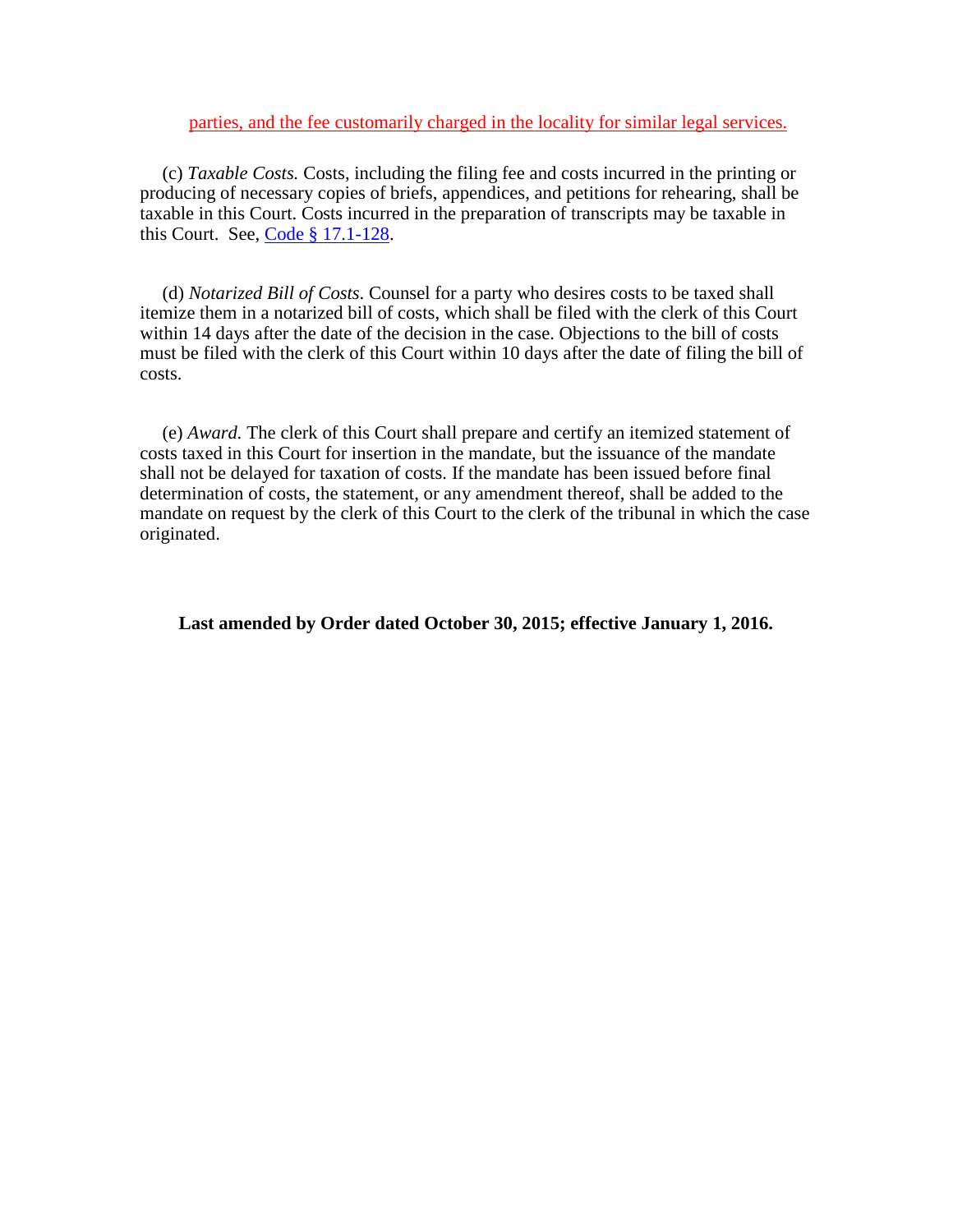## RULES OF SUPREME COURT OF VIRGINIA PART FIVE A THE COURT OF APPEALS G. DECISION, COSTS, AND MANDATE

## **Rule 5A:30. Costs and Notarized Bill of Costs.**

(a) *To Whom Allowed.* Except as otherwise provided by law, if an appeal is dismissed, costs shall be taxed against the appellant unless otherwise agreed by the parties or ordered by the Court of Appeals; if a judgment is affirmed, costs shall be taxed against the appellant unless otherwise ordered; if a judgment is reversed, costs shall be taxed against the appellee unless otherwise ordered; if a judgment is affirmed in part or reversed in part, or is vacated, costs shall be allowed as ordered by the Court of Appeals.

(b) *Attorney Fees.* (1) In any case where attorney fees are recoverable under Title 16.1 or Title 20 relating to affirmance or annulment of a marriage, divorce, custody, spousal or child support or the control or disposition of a juvenile and other domestic relations cases arising under Title 16.1 or Title 20, or involving adoption under Chapter 12 (§ 63.2-1200 et seq.) of Title 63.2, a party may request an award of attorney fees incurred in the appeal of the case by making said request in the Opening Brief of Appellant, the Reply Brief of the Appellant, or in the Brief of Appellee.

(2) Upon the making of a request for attorney fees as set forth in (b) (1) above, and unless otherwise provided by the terms of a contract or stipulation between the parties, the Court of Appeals may award to a party who has made such request, all of their attorney fees, or any part thereof, or remand the issue to the circuit court as directed in the mandate order for a determination thereof. Such fees may include the fees incurred by such party in pursuing fees as awarded in the circuit court.

(3) In determining whether to make such an award, the Court of Appeals shall not be limited to a consideration of whether a party's position on an issue was frivolous or lacked substantial merit but shall consider all the equities of the case.

(4) Where the appellate mandate remands the issue to the circuit court for an award of reasonable attorney fees, in determining the reasonableness of such an award the circuit court shall consider all relevant factors, including but not limited to, the extent to which the party was a prevailing party on the issues, the nature of the issues involved, the time and labor involved, the financial resources of the parties, and the fee customarily charged in the locality for similar legal services.